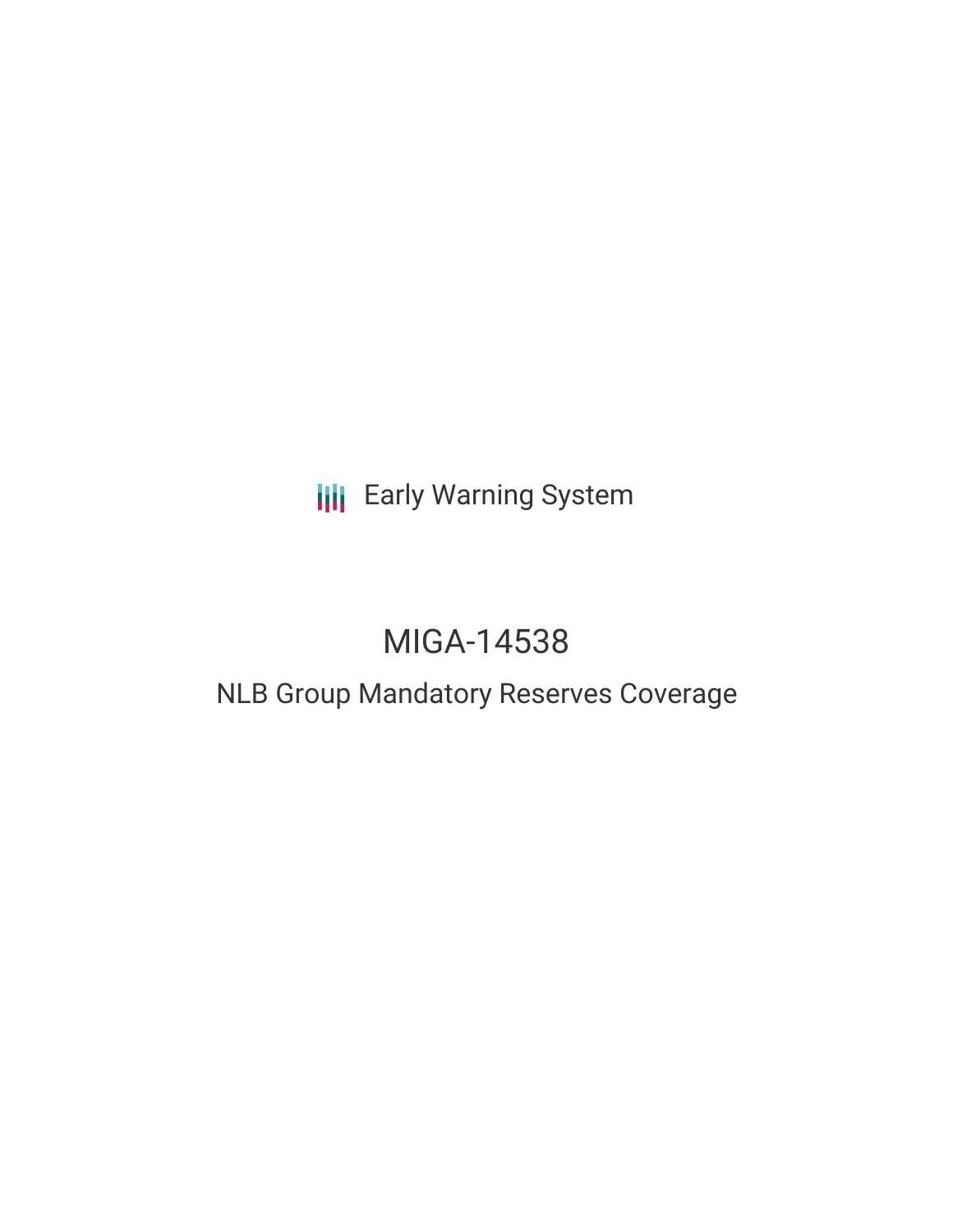

#### **Quick Facts**

| <b>Countries</b>               | Bosnia and Herzegovina                          |
|--------------------------------|-------------------------------------------------|
| <b>Financial Institutions</b>  | Multilateral Investment Guarantee Agency (MIGA) |
| <b>Status</b>                  | Active                                          |
| <b>Bank Risk Rating</b>        | FI                                              |
| <b>Voting Date</b>             | 2020-06-11                                      |
| <b>Borrower</b>                | Nova Ljubljanska banka d.d.                     |
| <b>Sectors</b>                 | Finance                                         |
| <b>Investment Type(s)</b>      | Guarantee                                       |
| <b>Investment Amount (USD)</b> | $$77.69$ million                                |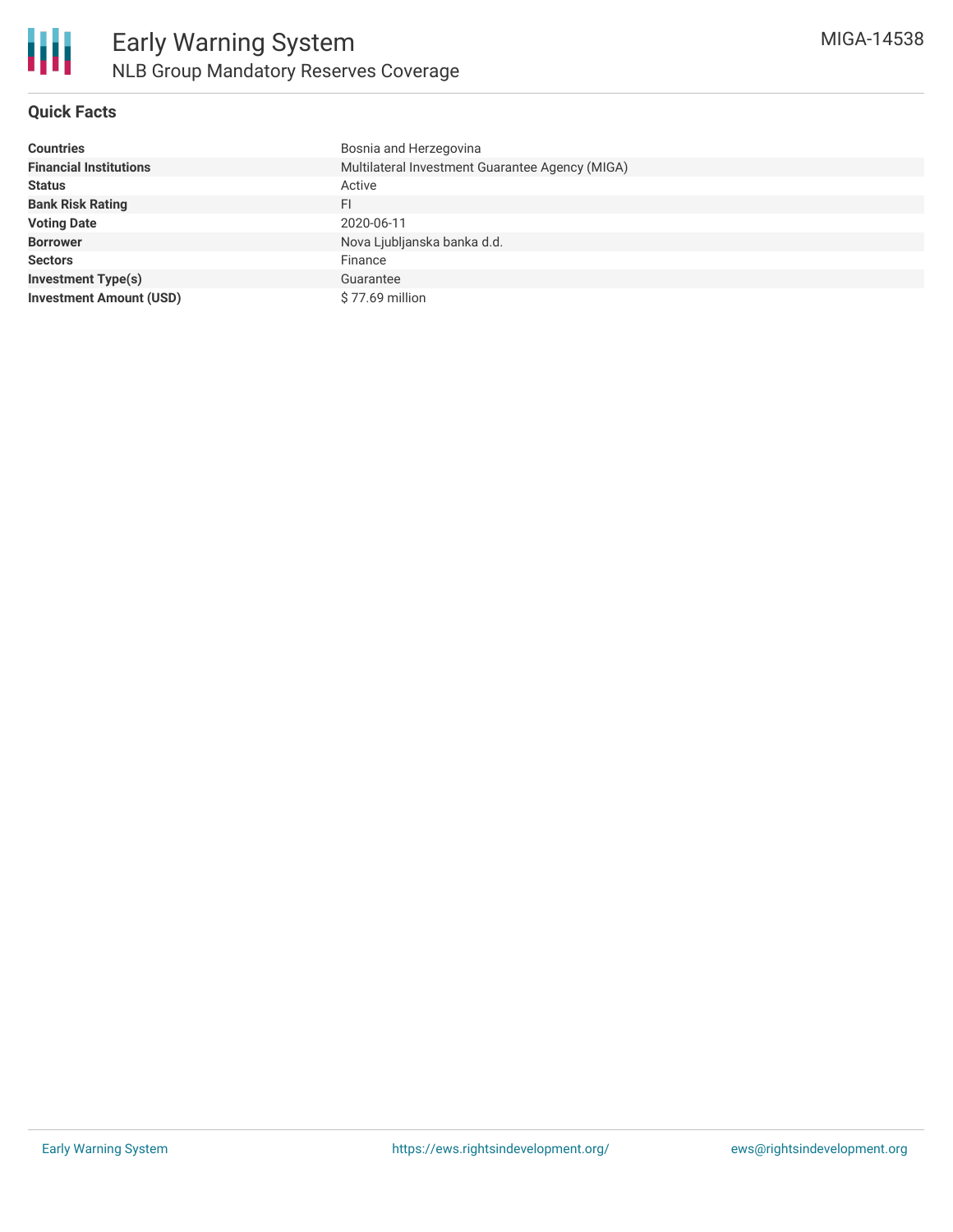

#### **Project Description**

This summary describes equity investments (including retained earnings) by Nova Ljubljanska banka d.d., Ljubljana (NLB d.d., Ljubljana) into its subsidiary NLB Banka a.d. Banja Luka (NLB Banja Luka) in Bosnia and Herzegovina. The investor has applied for MIGA guarantees of up to EUR64,076,000 in Expropriation of Funds cover for mandatory reserves for a period of up to 7 years.

NLB Group is the largest banking and financial services group in Slovenia with operations across southeastern Europe. NLB Group's six banking subsidiaries outside of Slovenia are required to maintain mandatory reserves at the central banks in their respective jurisdictions, based on the volume of customer deposits. Mandatory reserves affect NLB d.d., Ljubljana's overall Risk-Weighted Assets (RWA) at the consolidated level, resulting in less headroom for other assets at a given level of capital.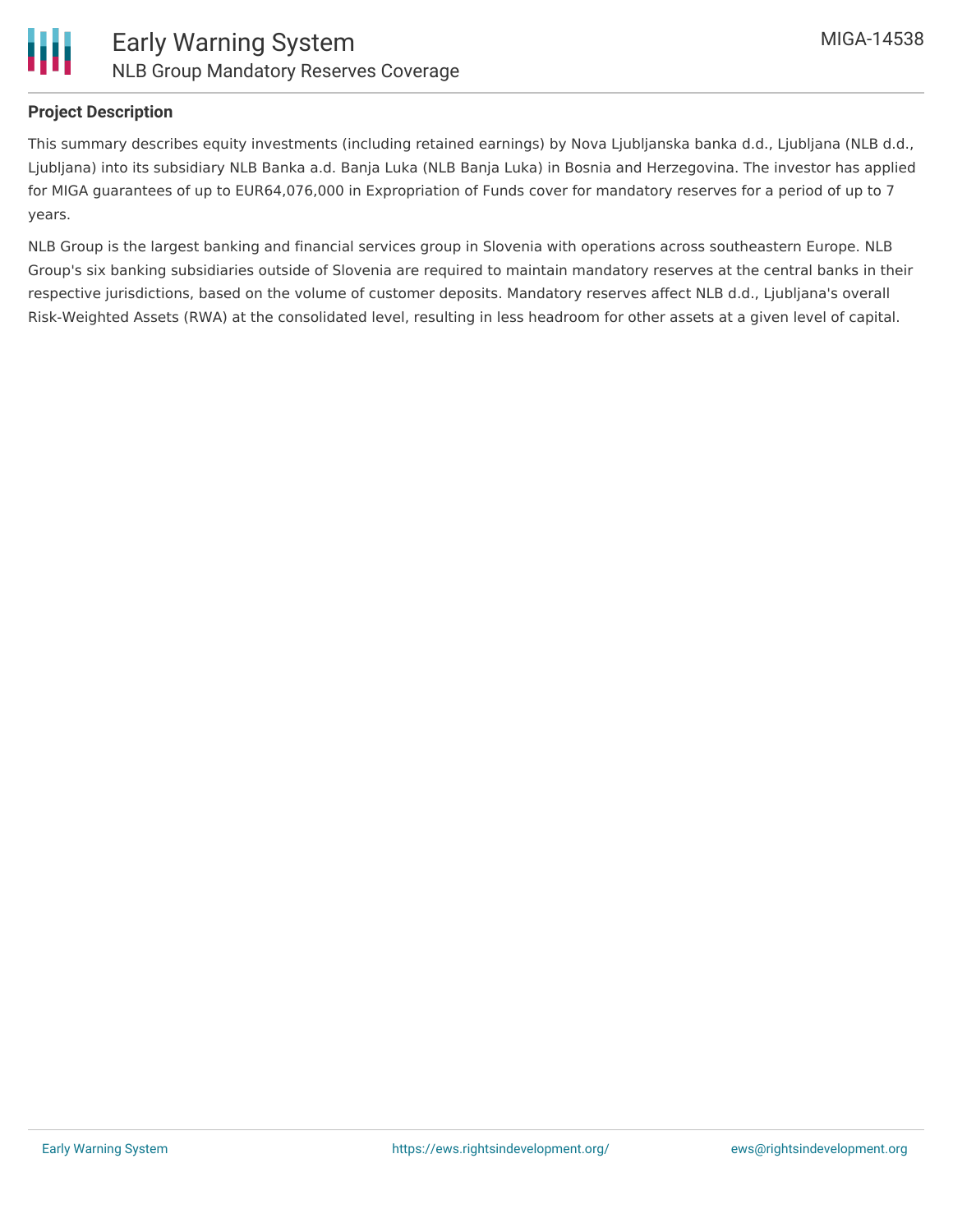

### Early Warning System NLB Group Mandatory Reserves Coverage

#### **Investment Description**

Multilateral Investment Guarantee Agency (MIGA)